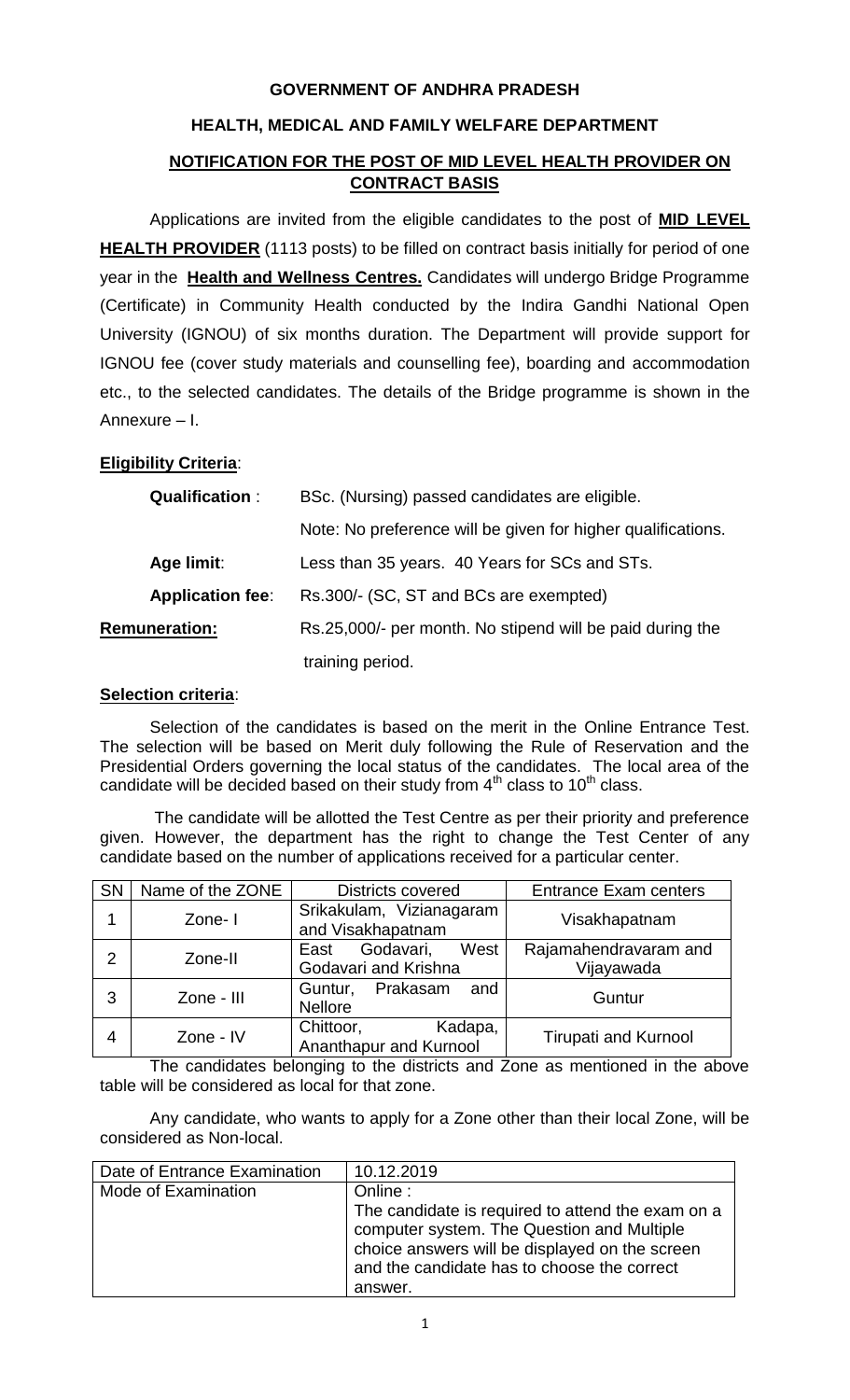| Questions with Multiple Choice options on the     |  |
|---------------------------------------------------|--|
| syllabus of B.Sc., (Nursing)                      |  |
| 200                                               |  |
| 180 Minutes (3 hours)                             |  |
| Will be indicated in the Hall Tickets             |  |
| The candidates have to download the Hall ticket   |  |
| from the portal and get a printout and attend the |  |
| Exam along with any photo identity proof.         |  |
| Qualifying Marks in the Entrance Examination.     |  |
| : $OC - 50\%$ , $PH - 45\%$ , $SC/STS - 40\%$     |  |
| 23.12.2019 onwards                                |  |
|                                                   |  |
| 01.01.2020                                        |  |
| Programme study centres identified in each zone   |  |
| / district                                        |  |
| Must pass the Bridge course conducted by the      |  |
| <b>IGNOU</b>                                      |  |
|                                                   |  |

# **The last date for uploading of online application forms is 29.11.2019**

#### **Application form:**

Applications need to be filled ONLINE available at **https://mlhp.aptonline.in**

### **Documents to be produced at that time of Selection for verification:**

| $\overline{\text{SN}}$ | <b>Particulars of the Certificate</b>                                                               |
|------------------------|-----------------------------------------------------------------------------------------------------|
| 01.                    | SSC or equivalent examination (for date of birth)                                                   |
| 02                     | Intermediate examination or $10 + 2$ Examination                                                    |
| 03                     | B.SC (N) examination pass certificates (Provision and Degree)                                       |
| 04.                    | Marks Memos of B.Sc., (Nursing) all years                                                           |
| 05                     | Certificate of Permanent Registration in Andhra Pradesh Nursing & Midwives                          |
|                        | Council should be enclosed                                                                          |
| 06                     | Copy of Caste / Community Certificate in case of SC/ST / BC (with categorization)                   |
|                        | issued by the Revenue authority's viz., Tahsildar / MRO Concerned. In the                           |
|                        | absence of proper caste certificate, the candidate will be treated as OC candidate.                 |
| 07                     | Study Certificates for the years $4th$ to 10 <sup>th</sup> class from where the candidate studied   |
|                        | (Government / Private / Aided / Municipal / ZP)                                                     |
| 08                     | In case of private study of $4th$ to 10 <sup>th</sup> class, 7 years residence certificate from the |
|                        | Tahsildar / MRO Concerned should be enclosed.                                                       |
| 05                     | Copy of latest Physically Handicapped Certificate issued by the Regional Medical                    |
|                        | Board or SADAREM in respect of candidates claiming reservation under PH Quota                       |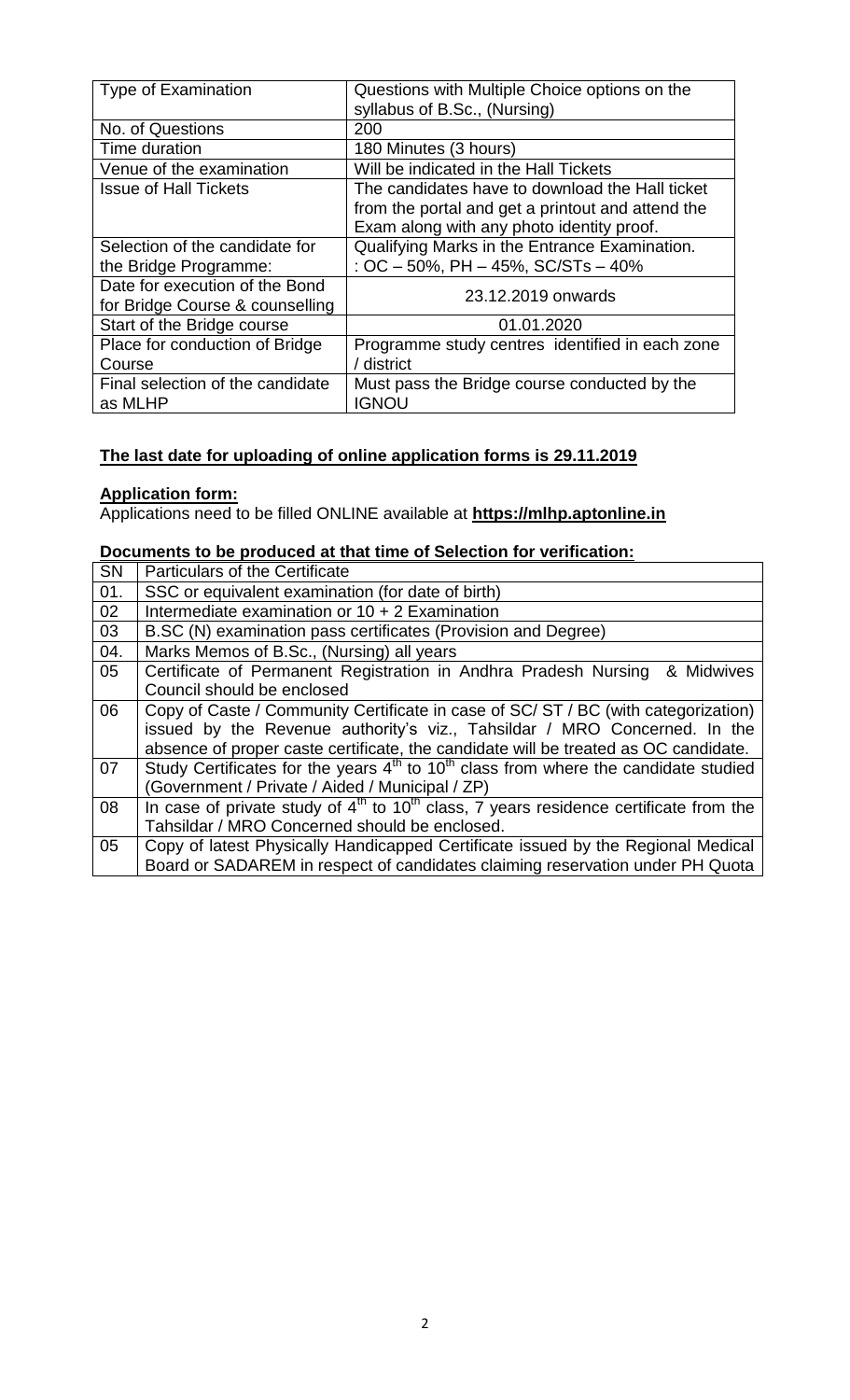# **TERMS AND CONDITIONS OF SELECTION AS " CANDIDATE"**

### **1. Bridge Programme**

1.1Candidate will undergo Bridge Programme (Certificate) in Community Health conducted by the Indira Gandhi National Open University (IGNOU) hereinafter referred to as "Programme"), which is a programme of six months duration. The candidate shall complete the programme successfully in all aspects within the stipulated six months period or within the extended period as per IGNOU norms.

# **2. Maximum Limit of Sponsorship:-**

2.1 Candidates shall be provided support for IGNOU fee (covers study materials and counselling fee), boarding and accommodation, transport expenses for field visits, etc as part of the sponsorship for the Programme as per norms applicable. However, this support will be provided only for one tenure (i.e.; the period from commencement of the course till the final Term End Examination conducted for the concerned batch by IGNOU for the first time). No support shall be provided to the candidate for any successive attempts to successfully complete the Programme.

# **3**. **No Permanent Absorption in the NHM**

- 3.1 After successful completion of the Programme, the Candidate will be eligible for deployment as Mid Level Health Provider at Health & Wellness Centre (HWC) / Sub Centre.
- 3.2 The deployment of the Candidate as MLHP will be purely on contractual / conditional basis, and the Candidate will have no right to claim for appointment on permanent roll in State Health Department / State Health Society or permanent absorption.
- 3.3 Contractual / Conditional placement and posting thereof to any Sub Centre / Health & Wellness Centre within the State, will be at the discretion of the Competent Authority.

# **4. Surety Bond**

 4.1 The Candidate shall sign and submit a Surety Bond in the prescribed format on Rs.100/- Stamp Paper (non- judicial) to complete the Bridge Programme (Certificate) in Community Health and to serve the State Health Department /State Health Society or at the discretion of the competent authority to serve any other clinic /hospital/nursing centre etc. of the State Health Department for at least three (03) years (number of years as decided by the State) after successful completion of the Programme. In case the Candidate fails to complete the Programme successfully (within the programme period agreed by the competent authority, including extensions, if any) and / or serve the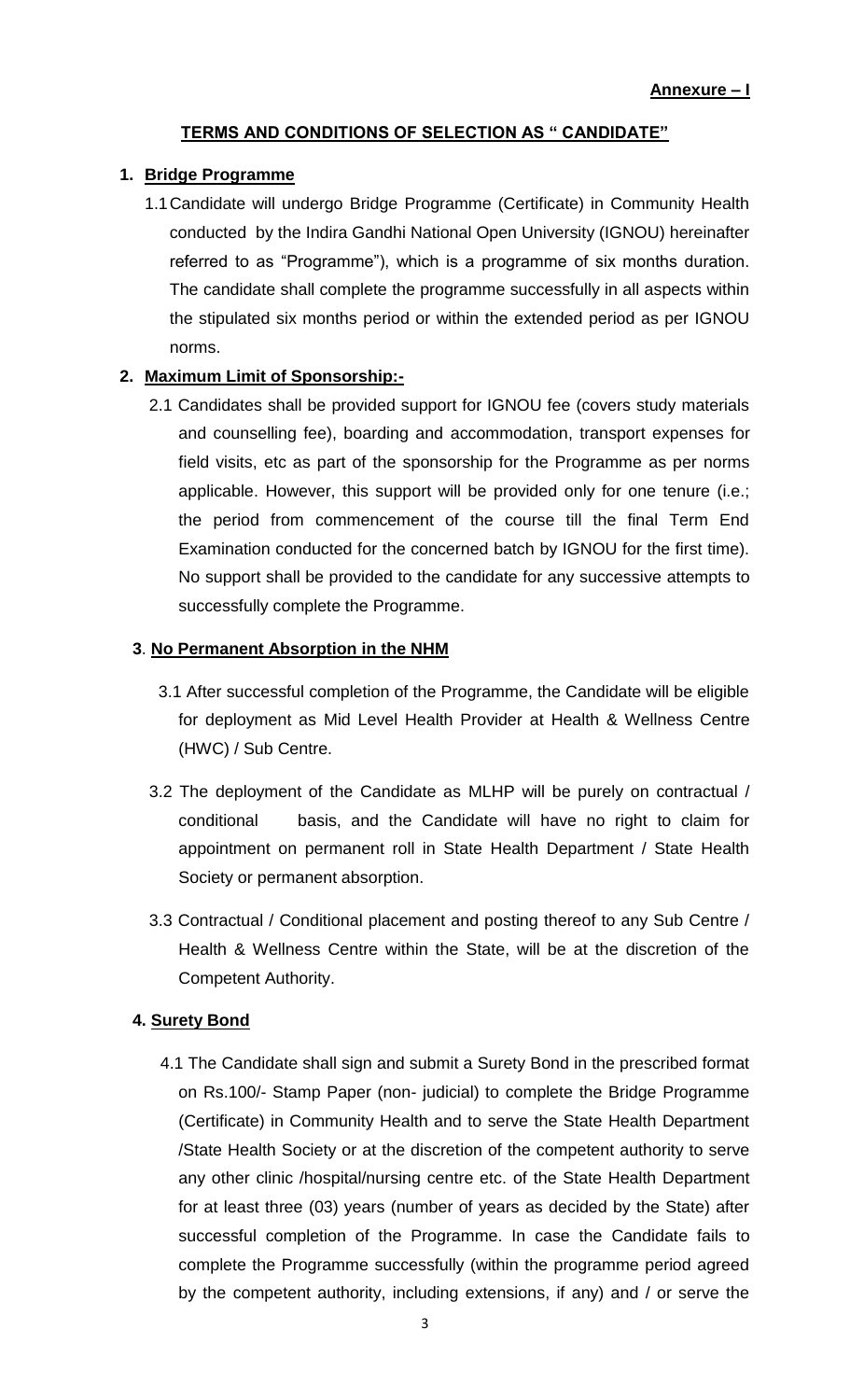State Health Department / State Health Society for the stipulated period of three (03) years thereafter, Candidate and Candidate's surety shall jointly and severally compensate the State Health Department / State Health Society for IGNOU fee, boarding and lodging, transport expenses, etc. paid during the Programme period and expenses incurred by it on account of and in connection with Programme and this amount will be recovered from Candidate and/or his/her surety, if Candidate leaves the State health Department / State Health Society within the Programme/bond period. However, the total amount recoverable under this clause shall not exceed Rs.75,000/- (Rupees seventy five thousand Only). The original certificates of the selected candidates shall be kept with the concerned RDM&HS Office. Further Candidate will be required to serve one month advance notice while on contractual / conditional employment, or pay salary (notice pay) in lieu thereof in addition to fulfilling the obligations stipulated in the Service Agreement Bond/ Norms of the State Health Department / State Health Society.

Candidate may note that Candidate shall not be allowed to apply for the Programme without the Surety Bond completed in all respects.

 4.2 Candidate shall not be released during the Programme period or during the period of operation of Surety Bond for any employment elsewhere. Candidate shall not apply for employment elsewhere during the Programme period or bond period thereafter, without the prior permission of competent authority. In case Candidate has already applied and / or appeared in any such test, interview etc. Before joining for the Bridge Programme, in the event of Candidate's selection Candidate shall not join the new organization, unless Candidate has fully complied with the terms and conditions of the Surety Bond.

**5.** Along with acceptance of the offer, the Candidate is required to submit the duly filled application of admission to the Bridge Programme (Certificate) in Community Health (to be obtained from the IGNOU Programme Prospectus) along with following documents:-

- a) Attested copies of Mark-sheet and Certificates of relevant qualification as per eligibility criteria as mentioned in the Student Handbook & Prospectus.
- b) Attested copy of proof of date of birth  $(10^{th}/$  Madhyamik / Secondary Certificate)
- c) Caste Certificate (If the candidate belongs to SC /ST/ OBC category).
- d) Duly filled-in identity Card (available in the Student Handbook & Prospectus) with recent passport size photograph.
- e) Duly filled-in Acknowledgement Card (available in the Student Handbook & Prospectus) with requisite postal stamp.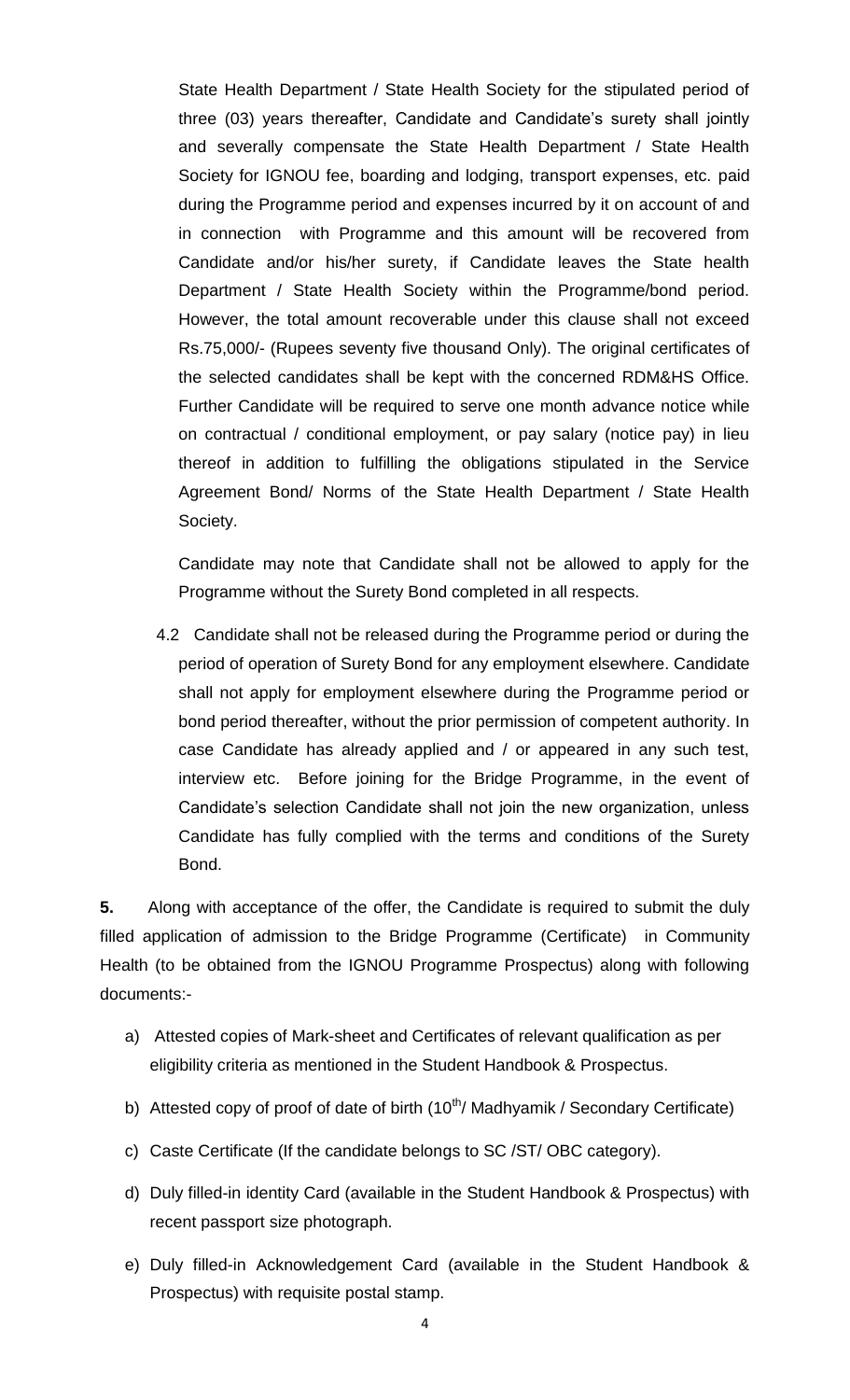### 6. **General**

- 1.1. The Candidate will anytime be subject to the terms and conditions of his/her employment, including the Conduct, Discipline etc. and such other rules and administrative orders that may be in force from time to time during the Bridge Programme too.
- **1.2**. Candidate's selection is subject to:
- 1.2.1.1. Candidate should not be suffering from any medical disability or illness, which is likely to hamper Candidate's selection, including posting (after successful completion of Bridge Programme) at Sub Centers/Health & Wellness Centers. In case it is detected at a later stage that Candidate had concealed any information pertaining to Candidate's medical status, the State Health Department /State Health Society will be forced to cancel the offer of selection. In case of such evidence coming to light after Candidate's joining, Candidate's services (Contractual/conditional) will be liable for termination without notice at any time and Candidate will accordingly cease to be in the employment (Contractual/conditional) of the State Health Department/State Health Society.
- **1.3.** Postings under the State Health Department/State Health Society are transferable. The State Health Department/State Health Society reserves the right to post Candidate at any of its Sub Centres/Health & Wellness Centers within the State, if needed.
- **1.4**. The offer of selection is liable to be withdrawn at any point before joining and if joined, liable for termination without notice if competent authority comes across any evidence/knowledge that the qualification, caste/category and/or any other particulars indicated by the Candidate in his/her application/personal resume/ other forms/formats submitted to the competent authority are not recognized/false/misleading and/or amounts to suppression of information /particulars/ facts, which should have been brought to the notice of competent authority.
- **1.5**. Inadvertent omission or commission or mistakes, if any, appearing in the offer of selection are liable to be rectified at any time before or after joining to bring the terms and conditions of offer in accordance with the extant policy/rules and regulations of the State Health Department/State Health Society that may be in force from time to time.
- **1.6.** The above terms and conditions are not exhaustive and this offer is subject to the understanding that during period of Programme and subsequent service (Contractual/conditional), Candidate will be governed by the relevant rules, regulations and administrative orders that are framed from time to time.